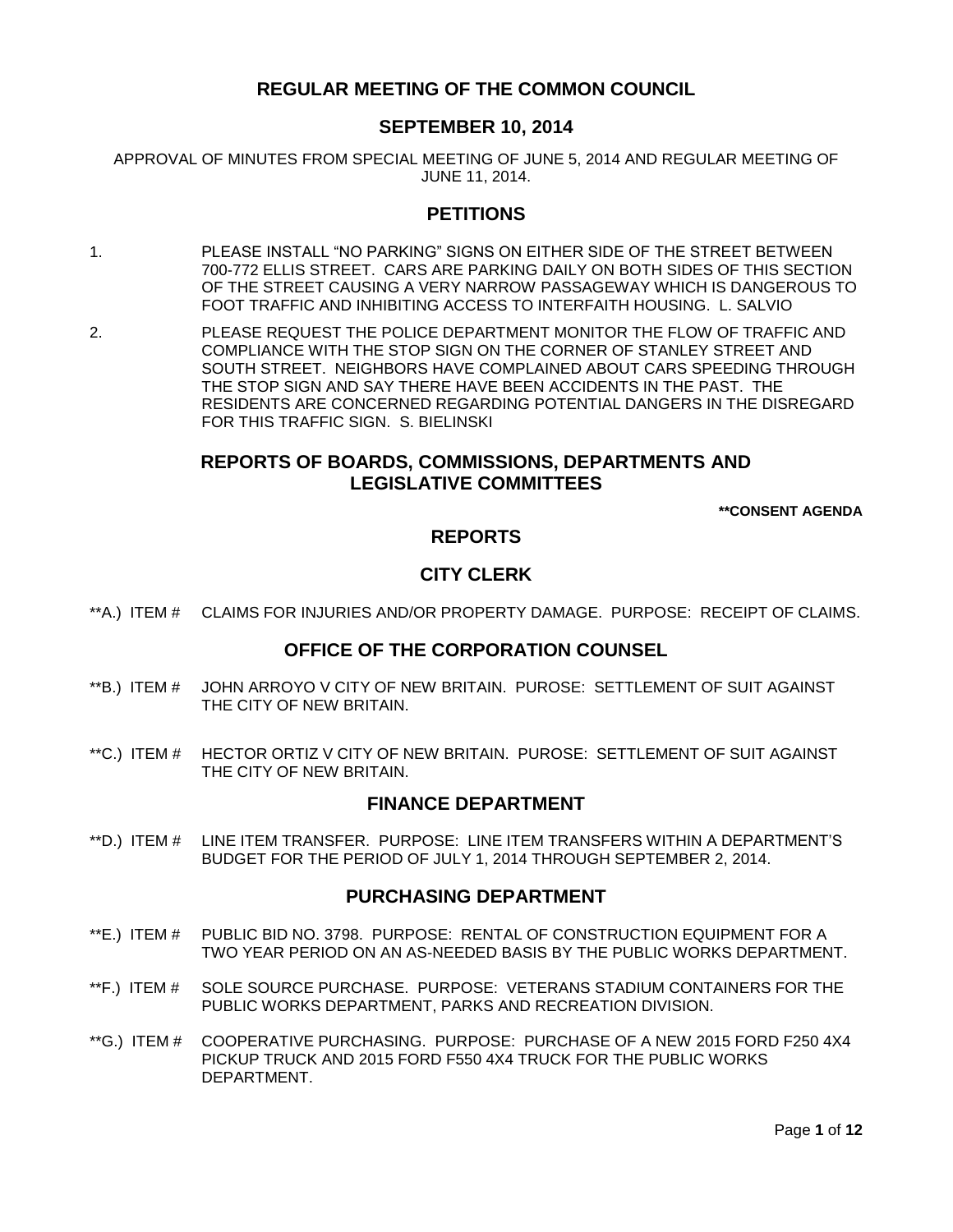- \*\*H.) ITEM # [COOPERATIVE PURCHASING. PURPOSE: PURCHASE OF 2015 FREIGHTLINER DUMP](#page-6-0)  TRUCKS WITH SNOW PLOWS [AND A FREIGHTLINER AREAL BUCKET TRUCK.](#page-6-0)
- \*\*I.) ITEM # [COOPERATIVE PURCHASING. PURPOSE: PURCHASE OF TORO GROUNDSMASTER](#page-7-0)  [COMMERCIAL MOWERS FOR THE PUBLIC WORKS DEPARTMENT.](#page-7-0)
- \*\*J.) ITEM # [COOPERATIVE PURCHASING. PURPOSE: PURCHASE OF HUSTLER "0" TURN SUPER Z](#page-7-1)  MOWERS [FOR THE PUBLIC WORKS DEPARTMENT, PARKS AND RECREATION](#page-7-1)  [DIVISION, FAIRVIEW CEMETERY.](#page-7-1)
- \*\*K.) ITEM # [COOPERATIVE PURCHASING. PURPOSE: PURCHASE OF KUBOTA FOUR WHEEL](#page-8-0)  [DRIVE TRACTOR WITH MOWER AND SNOW BLOWER FOR THE PUBLIC WORKS](#page-8-0)  [DEPARTMENT, PROPERTY MANAGEMENT DIVISION.](#page-8-0)
- \*\*L.) ITEM # [COOPERATIVE PURCHASING. PURPOSE: PURCHASE OF FOUR TORO POWER MAX](#page-9-0)  [SNOW BLOWERS AND FOUR TORO POWER CLEAR SNOW BLOWERS FOR THE PUBLIC](#page-9-0)  [WORKS DEPARTMENT.](#page-9-0)

## **NEW RESOLUTIONS**

- 1.) ITEM # [PROFESSIONAL SERVICES. PURPOSE: AUTHORIZATION TO NEGOTIATE FINAL SCOPE](#page-9-1)  [AND FEE AND ENTER INTO AGREEMENT WITH FUSS & O'NEILL TO PROVIDE DESIGN](#page-9-1)  [SERVICES FOR THE DOWNTOWN STREETSCAPE IMPROVEMENTS PHASE IV AND V](#page-9-1)  PROJECTS. C. CARLOZZI, JR., [E. MAGNUSZEWSKI, D. NAPLES, E. SANCHEZ](#page-9-1)
- 2.) ITEM # [ELECTRONIC RECYCLING. PURPOSE: ECOVANTA TO ENTER INTO AGREEMENT WITH](#page-10-0)  [THE CITY TO ASSUME RESPONSIBILITY FOR COLLECTION AND RECYCLING OF](#page-10-0)  [ELECTRONIC WASTE AT THE RECYCLING CENTER.](#page-10-0)  [C. CARLOZZI, JR. E. MAGNUSZEWSKI, D. NAPLES, E. SANCHEZ](#page-10-0)
- 3.) ITEM # [MONTH OF SEPTEMBER 2014 AS LEUKEMIA, LYMPHOMA AND MYELOMA AWARENESS](#page-11-0)  [MONTH. S. BIELINSKI, T. COLLINS, W. PABON, J. GIANTONIO](#page-11-0)

### **UNFINISHED BUSINESS**

- 32554 RESOLUTION RE: APPROVAL OF AGREEMENT BETWEEN THE CITY OF NEW BRITAIN AND LOCAL 1186. TABLED 11/13/2013
- 32697 REPORT OF PURCHASING DEPT. RE: ON CALL ENGINEERING SERVICES LANDFILL AND RECYCLING CENTER COMPLIANCE MONITORING – PUBLIC WORKS DEPT. TABLED 04/23/2014
- 32676 RESOLUTION RE: FISCAL YEAR 2015 COMMUNITY SERVICES BUDGET AMENDMENTS. TABLED 06/11/2014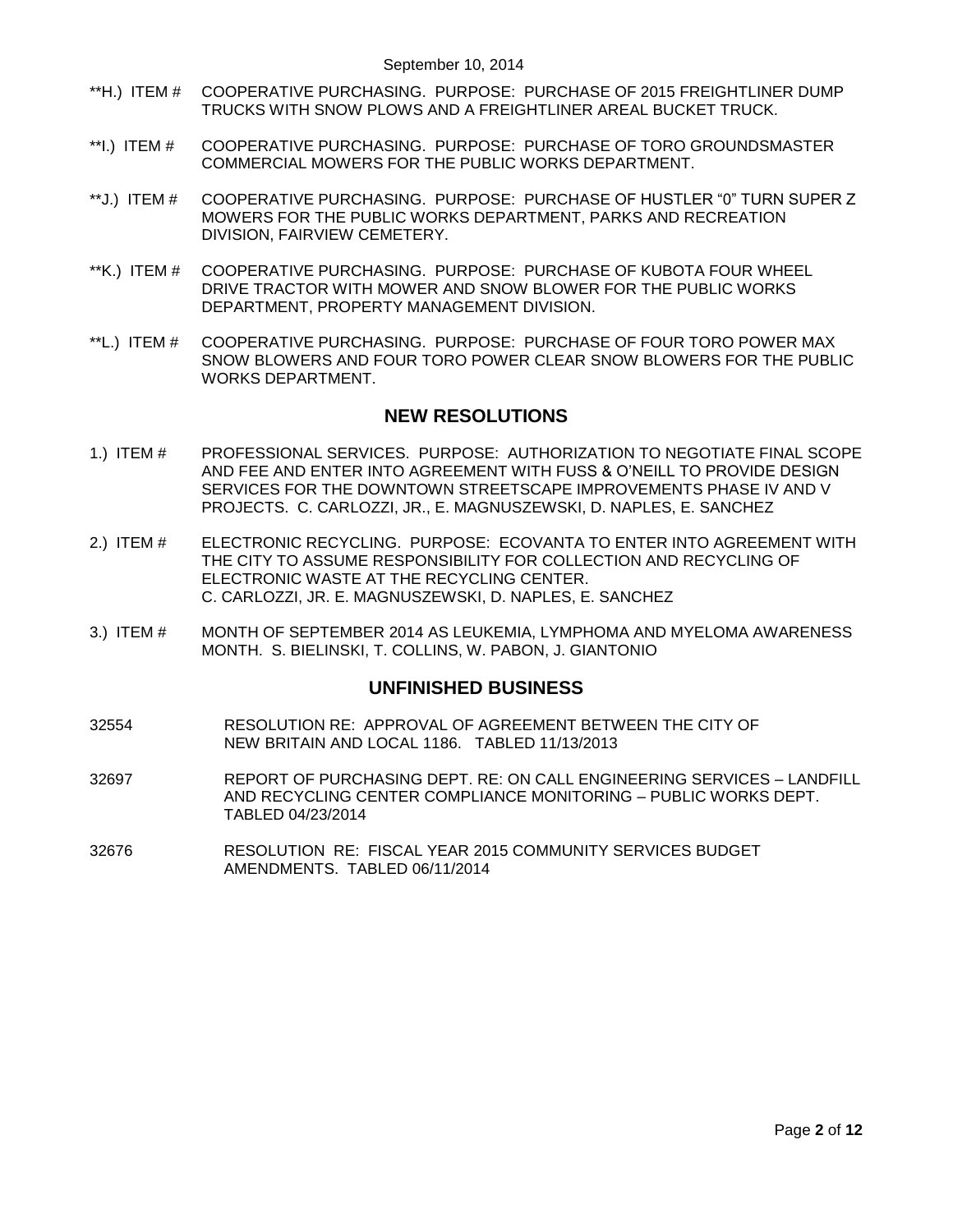# **REGULAR MEETING OF THE COMMON COUNCIL**

# **SEPTEMBER 10, 2014**

APPROVAL OF MINUTES FROM SPECIAL MEETING OF JUNE 5, 2014 AND REGULAR MEETING OF JUNE 11, 2014.

## **PETITIONS**

- <span id="page-2-0"></span>3. PLEASE INSTALL "NO PARKING" SIGNS ON EITHER SIDE OF THE STREET BETWEEN 700-772 ELLIS STREET. CARS ARE PARKING DAILY ON BOTH SIDES OF THIS SECTION OF THE STREET CAUSING A VERY NARROW PASSAGEWAY WHICH IS DANGEROUS TO FOOT TRAFFIC AND INHIBITING ACCESS TO INTERFAITH HOUSING. L. SALVIO
- <span id="page-2-1"></span>4. PLEASE REQUEST THE POLICE DEPARTMENT MONITOR THE FLOW OF TRAFFIC AND COMPLIANCE WITH THE STOP SIGN ON THE CORNER OF STANLEY STREET AND SOUTH STREET. NEIGHBORS HAVE COMPLAINED ABOUT CARS SPEEDING THROUGH THE STOP SIGN AND SAY THERE HAVE BEEN ACCIDENTS IN THE PAST. THE RESIDENTS ARE CONCERNED REGARDING POTENTIAL DANGERS IN THE DISREGARD FOR THIS TRAFFIC SIGN. S. BIELINSKI

# **REPORTS OF BOARDS, COMMISSIONS, DEPARTMENTS AND LEGISLATIVE COMMITTEES**

**\*\*CONSENT AGENDA**

## **REPORTS**

# **CITY CLERK**

<span id="page-2-2"></span>\*\*A.) ITEM # CLAIMS FOR INJURIES AND/OR PROPERTY DAMAGE. PURPOSE: RECEIPT OF CLAIMS.

REPORT OF: CITY CLERK

To Her Honor, the Mayor, and the Common Council of the City of New Britain: the undersigned beg leave to report the following:

ITEM #:

RE: CLAIMS FOR INJURIES AND/OR PROPERTY DAMAGE

### CLAIMANTS NAME

Janusz, Julius J. Lawson, Corine G. (minor) by Atty. Jon Patrucco Rorie, Emilia Santiago, Beatrice Estate of by Attys. Cartelli Santos, Elizabeth by Atty. Michael C.Jainchill Szalaj, Pawel

#### Mark H. Bernacki City Clerk

# **OFFICE OF THE CORPORATION COUNSEL**

- <span id="page-2-3"></span>\*\*B.) ITEM # JOHN ARROYO V CITY OF NEW BRITAIN. PUROSE: SETTLEMENT OF SUIT AGAINST THE CITY OF NEW BRITAIN.
- REPORT OF: Office of Corporation Counsel

To Her Honor, the Mayor, and the Common Council of the City of New Britain: the undersigned beg leave to report the following:

ITEM #:

RE: JOHN ARROYO V. CITY OF NEW BRITAIN, ET AL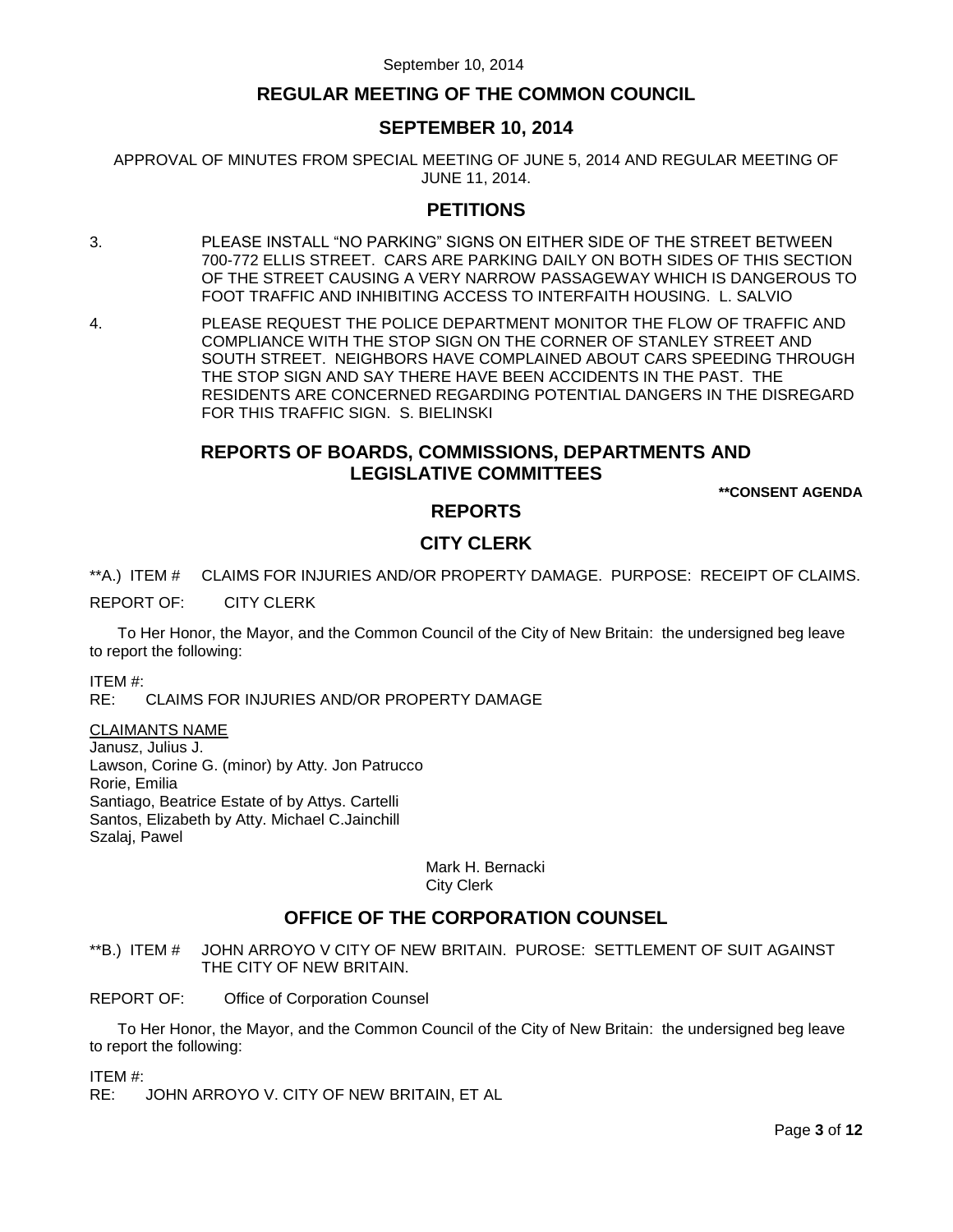Please be advised that Summary Judgment has been ordered in favor of the City of New Britain Defendants by the Connecticut Superior Court Honorable Judge Gleeson on August 13, 2014. The Plaintiff, John Arroyo, in his five count complaint alleged that he was falsely arrested and that the City failed to properly train its police officers. On May 13, 2014, the City Defendants moved for summary judgment on the following grounds: 1) the police defendants had probable cause to arrest the plaintiff; (2) the police defendants are entitled to qualified immunity; and (3) the City is not liable on a respondent superior theory. The Honorable Court ruled that based on evidence presented by the City defendants, it was obvious that there was no genuine issue of material fact that the police defendants had probable cause to arrest the plaintiff. Because probable cause constitutes a complete defense to an action for false arrest, summary judgment was appropriate in favor of the defendants.

### Irena J. Urbaniak City Attorney

<span id="page-3-0"></span>\*\*C.) ITEM # HECTOR ORTIZ V CITY OF NEW BRITAIN. PUROSE: SETTLEMENT OF SUIT AGAINST THE CITY OF NEW BRITAIN.

#### REPORT OF: Office of Corporation Counsel

To Her Honor, the Mayor, and the Common Council of the City of New Britain: the undersigned beg leave to report the following:

#### ITEM #:

RE: HECTOR ORTIZ v. CITY OF NEW BRITAIN, ET AL

RESOLVED, By the Common Council of the City of New Britain that the sum of FIVE THOUSAND DOLLARS (\$5,000.00) be paid to Hector Ortiz and William Rivera, Esq., his attorney, in full settlement of his suit against the City of New Britain, now pending in Superior Court, Judicial District of New Britain, at New Britain, for bodily injuries he allegedly sustained on October 13, 2010 when he was leaving Papa's Pub located at 493 West Main Street, New Britain, CT. Plaintiff alleges that as a result of crowd control, he suffered lumbar strain/sprain, left knee contusions, cervical strain/sprain, facial injuries, right distal clavicle mild spheral migration and mild acromicolavicular joint dysfunction. Plaintiff has in total medical bills \$11878.08. There is a lien for the medical bills.

This recommendation is made upon the advice of City Attorney Irena J. Urbaniak, based on a business decision, after settlement negotiations between Honorable Judge Abrams, City Attorney Irena J. Urbaniak and William Rivera, Esq., with the approval and consent of Gennaro Bizzarro, Esq.

This suit is to be withdrawn by the plaintiff without costs to the City of New Britain and settlement is to be made without admission of any liability.

> Irena J. Urbaniak City Attorney

## **FINANCE DEPARTMENT**

<span id="page-3-1"></span>\*\*D.) ITEM # LINE ITEM TRANSFER. PURPOSE: LINE ITEM TRANSFERS WITHIN A DEPARTMENT'S BUDGET FOR THE PERIOD OF JULY 1, 2014 THROUGH SEPTEMBER 2, 2014.

REPORT OF: Finance Department

To Her Honor, the Mayor, and the Common Council of the City of New Britain: the undersigned beg leave to report the following:

#### ITEM #:

RE: Line Item Transfers within a department's budget for the period July 1, 2014 through September 2, 2014

In accordance with the city of New Britain ordinance of Article VII – Finance, Section 2-494(3), the following departments have transferred monies from one line item to another within their departmental budget (total department budget has not changed). Each transfer will be continuously numbered from month to month throughout the fiscal year. This report represents the transfers executed by the mayor in accordance with the aforementioned ordinance for the period ending September 2, 2014.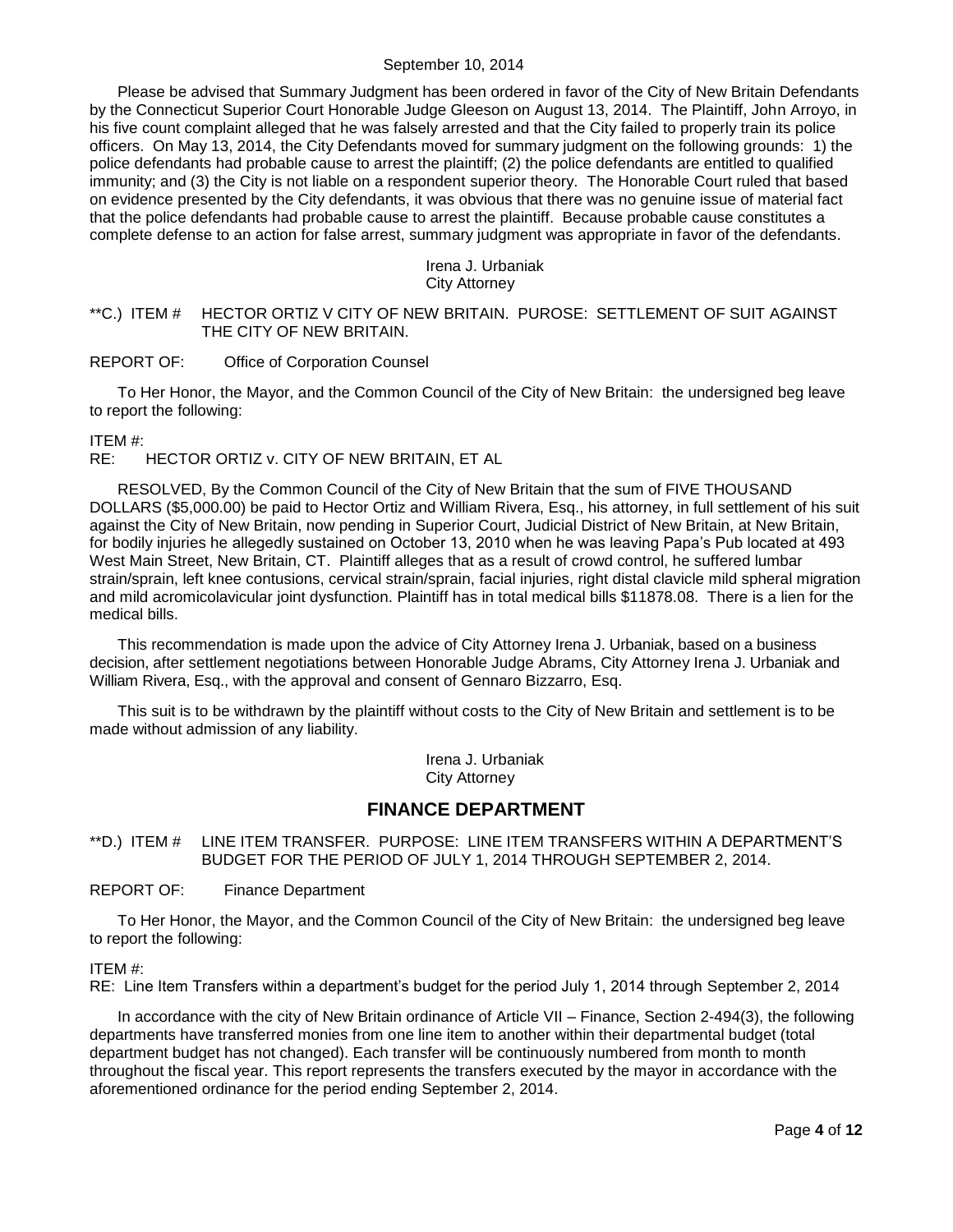1. Department: Water Amount: \$10,000.00

From: 9303500101-5659 (Operating Material and Supplies) To: 9303500101-5300 (Consulting and Contractual) Brief Description: Funds needed for engineering and inspections

> Rebecca Salerni Deputy Finance Director

# **PURCHASING DEPARTMENT**

<span id="page-4-0"></span>\*\*E.) ITEM # PUBLIC BID NO. 3798. PURPOSE: RENTAL OF CONSTRUCTION EQUIPMENT FOR A TWO YEAR PERIOD ON AN AS-NEEDED BASIS BY THE PUBLIC WORKS DEPARTMENT.

## REPORT OF: Finance Dept., Purchasing Division

To Her Honor, the Mayor, and the Common Council of the City of New Britain: the undersigned beg leave to report the following:

## ITEM #:

RE: Public Bid No. 3798 Rental of Construction Equipment for the Public Works Department DATE: September 10, 2014

Public Bid No. 3798 was solicited and received in accordance with the Purchasing Ordinances of the City of New Britain for the Rental of Construction Equipment for a (2) two year period on an as-needed basis by the Public Works Department. Funding is available for this purchase within the Public Works Department's Street, Park and Recreation Division, Sanitation and Sewer Divisions account numbers 001315005-5440, 00135004- 5440, 001419004-5440 and 208315101-5440 General Fund and Sewer Fund, Equipment Maintenance and Rental.

Invitations to bid were solicited and the bid was duly advertised in the New Britain Herald Newspaper, the City and State of Connecticut's Department of Administration Services websites and mailed to thirty-six (36) Construction or Equipment Rental Companies. The Purchasing Agent did not receive any letters from the Construction or Equipment Companies on the mailing list indicating they could not provide a response to the bid request. Responses were received as per attached.

The bids were reviewed for conformance to specifications by the Public Works Administration and the Purchasing Agent. Therefore the Public Works Director is recommending that the bid be awarded to, JVIII Construction, Inc. of Rocky Hill, CT, Berlin Industries, LLC of New Britain, CT, East PBE, Inc. of Newington, CT, Hertz Corporation of North Haven, CT and United Rentals of Bloomfield, CT who were the lowest bidders for the rental of various types of construction equipment.

RESOLVED: That the Purchasing Agent is hereby authorized to issue purchase orders when the rental of Construction Equipment is needed to the following companies, JVIII Construction, Inc. of Rocky Hill, CT, Berlin Industries, LLC of New Britain, CT, East PBE, Inc. of Newington, CT, Hertz Corporation of North Haven, CT and United Rentals of Bloomfield, CT per the prices that are high-lighted on the attachment to provide for the Public Works Department's annual rental of construction equipment on an as–needed basis from September 15, 2014 to September 14, 2016 per the terms and specifications of Public Bid No. 3798

#### Jack Pieper Purchasing Agent

## <span id="page-4-1"></span>\*\*F.) ITEM # SOLE SOURCE PURCHASE. PURPOSE: VETERANS STADIUM CONTAINERS FOR THE PUBLIC WORKS DEPARTMENT, PARKS AND RECREATION DIVISION.

### REPORT OF: Finance Dept., Purchasing Division

To Her Honor, the Mayor, and the Common Council of the City of New Britain: the undersigned beg leave to report the following:

ITEM #:

RE: Veterans Stadium Storage Containers for the Public Works Department, Park and Recreation Division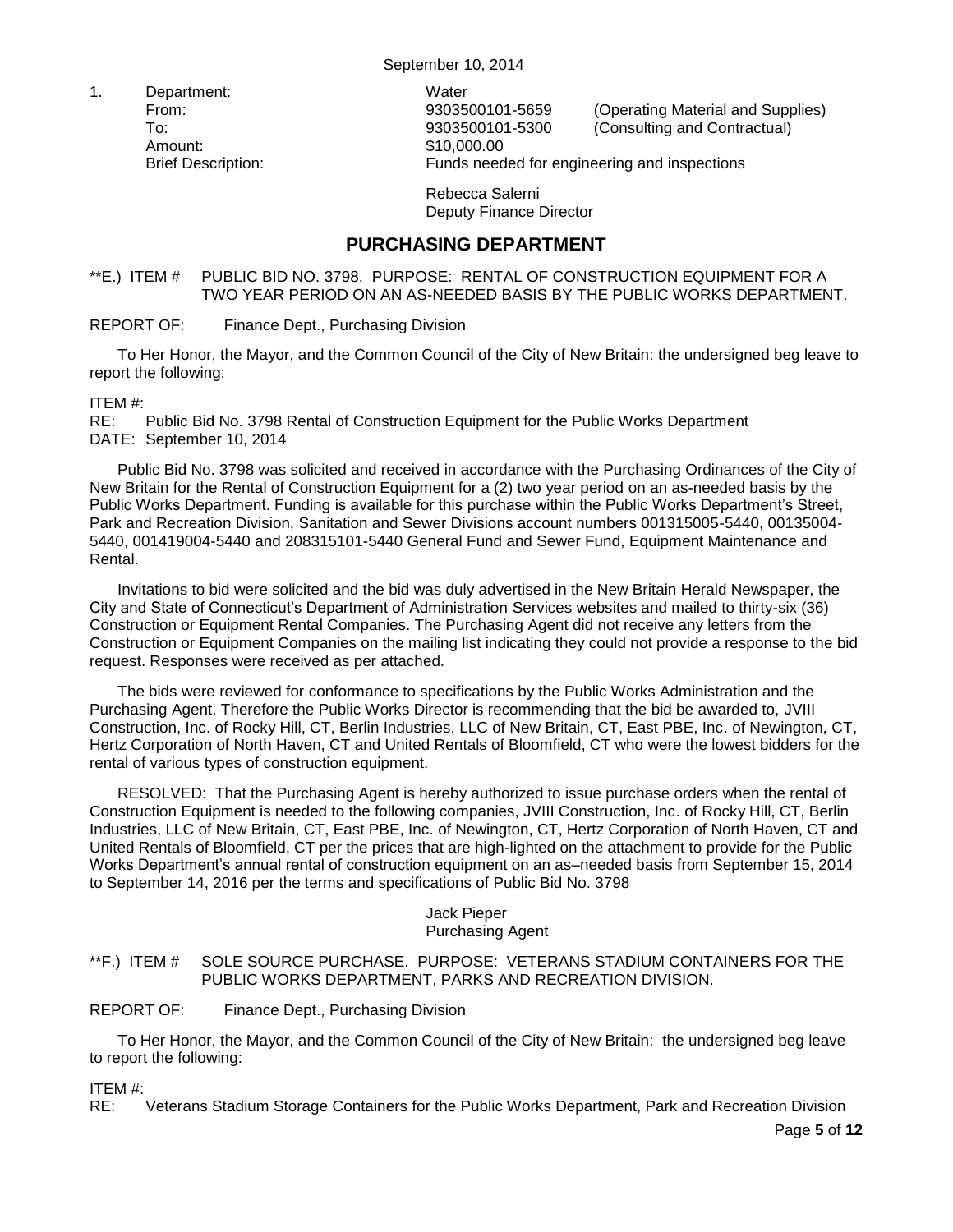#### DATE: September 10, 2014

In accordance with City Code of Ordinances, Chapter 2, Article VIII, Division 1, Section 2-538 (a), a purchase order was requested by the New Britain Public Works Department, Park and Recreation Division, for the purchase of three (3) New Metal Storage Containers.

| Supplier                     | Item                               | Quantity | Unit Price                           | <b>Total Price</b>        |
|------------------------------|------------------------------------|----------|--------------------------------------|---------------------------|
| Havener<br>Enterprises, Inc. | <b>Metal Storage</b><br>Containers | 3        | \$2,999.00                           | \$8,997.00                |
| Bradley, IL.                 | 8'x16'x7.5'                        |          | <b>Shipping Fees:</b><br>Total Cost: | \$2,950.00<br>\$11,947.00 |

The New Britain Public Works Department, Park and Recreation Division, has requested the purchase of three (3) New Metal Storage Containers. The Storage Containers will be located at Veterans Stadium in Willow Brook Park. The Storage Containers are needed due to the installation of the new artificial turf field and the nine (9) lane track at the stadium. The upgrades to the field and track at the stadium required the purchase of new track and field maintenance equipment. The new track and field equipment needs to be stored in a secured and water proof area at the stadium so it will not be damaged or stolen when not in use. Havener Enterprises, Inc. is the manufacturer of the Metal Storage Containers and has no dealers. They are the only ones that produce a Metal Storage Container that includes a water-proof bamboo flooring. The Purchasing Agent has verified this and has confirming documentation. Bid solicitation for the purchase of the new Metal Storage Containers would not be beneficial to the City. Funding is available for this purchase in the Public Works Department, Park and Recreation Division's account number 0083237401-5454, Capital Projects, Willow Brook Park Improvements, Construction Contracts and 203419101-5740, Park Security, other Miscellaneous Equipment.

RESOLVED: That the Purchasing Agent is hereby authorized to issue a purchase order for \$11,947.00 to Havener Enterprises, Inc. of Bradley, IL for the purchase of three (3) New Metal Storage Containers to be utilized at Veterans Stadium in Willow Brook Park for the Public Works Department, Park and Recreation Division.

# Jack Pieper

#### Purchasing Agent

#### <span id="page-5-0"></span>\*\*G.) ITEM # COOPERATIVE PURCHASING. PURPOSE: PURCHASE OF A NEW 2015 FORD F250 4X4 PICKUP TRUCK AND 2015 FORD F550 4X4 TRUCK FOR THE PUBLIC WORKS DEPARTMENT.

### REPORT OF: Finance Dept., Purchasing Division

To Her Honor, the Mayor, and the Common Council of the City of New Britain: the undersigned beg leave to report the following:

### ITEM #:

RE: Cooperative Purchasing, 2015 Ford F250 4x4 Pickup Truck and 2015 Ford F550 Truck for the Public Works Department

DATE: September 10, 2014

In accordance with City Code of Ordinances, Chapter 2, Article VIII, Division 1, Section 2-538 (a), a purchase order was requested for the following under the State of Connecticut's Cooperative Purchasing Plan for the Public Works Department.

| Supplier          | Item                            | <b>Price</b> |
|-------------------|---------------------------------|--------------|
| Crowley Ford, LLC | 2015 Ford F250 4x4 Pickup Truck | \$36.715.20  |
| Plainville, CT.   | 2015 Ford F550 4x4 Truck        | \$95.665.78  |
|                   | Total                           | \$132,380.98 |

The Public Works Department requested the purchase of a new 2015 Ford F250 4x4 Pickup Truck with Snow Plow and Utility Bed and a 2015 Ford F550 4x4 Truck with a Snow Plow and Stainless Steel Body utilizing the State of Connecticut's contact Award 10PSX0239. The new 2015 Ford F250 4x4 Pickup Truck will replace a Pickup Truck that the Public Works Department, Property Management Division has been utilizing since 1996 that is rusted and needs mechanical repairs. The new 2015 Ford F550 4x4 Truck will replace a Dump Truck that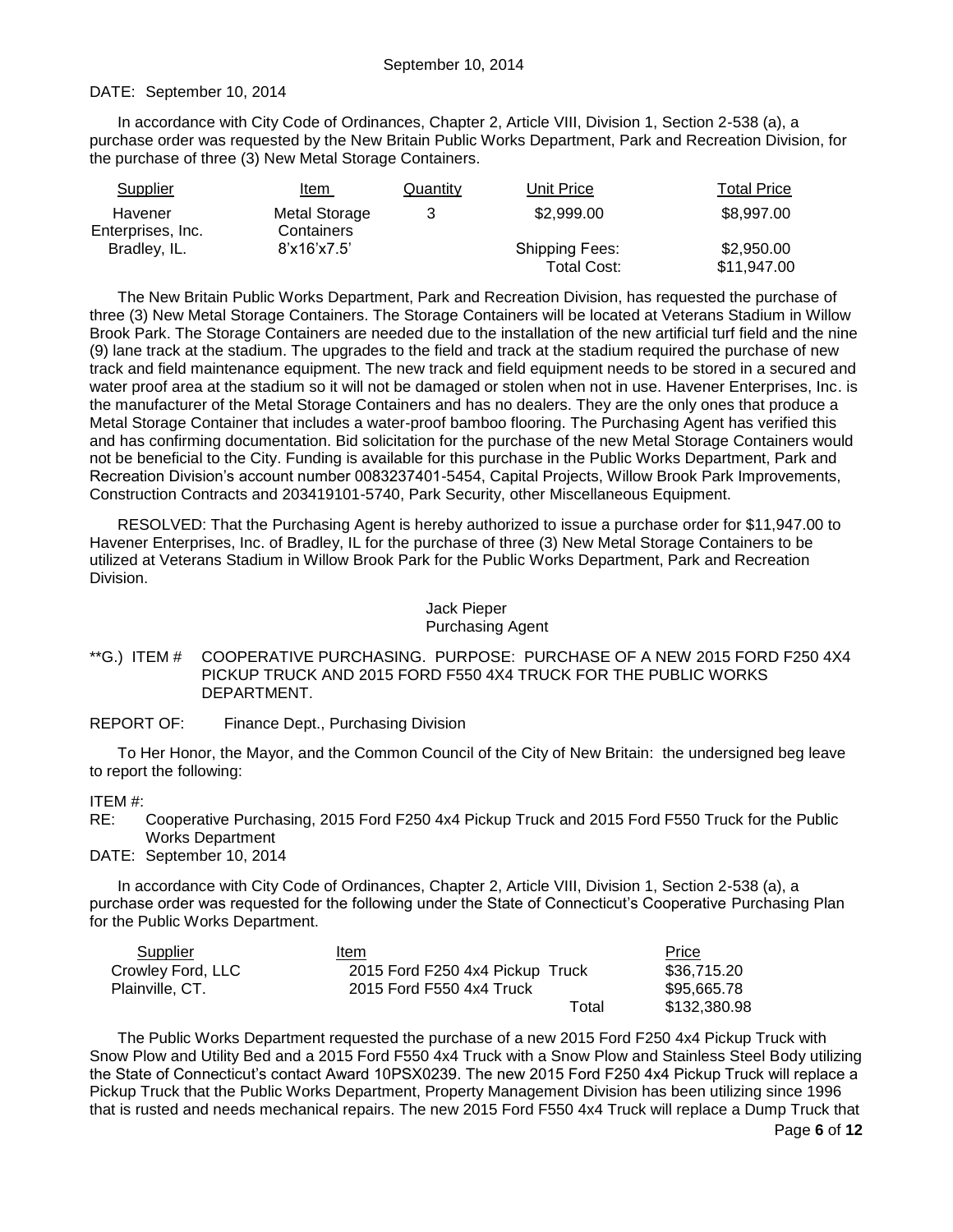the Public Works Department has been utilizing since 2002 that is rusted and also needs mechanical repairs. Because of the age of these trucks, parts are becoming obsolete making it hard to obtain and make the needed repairs. Funding for this purchase was approved by the Standing Bonding Subcommittee, Resolution #31127-5 and #32387-5 on August 13, 2014. Funds are available within the Public Works Department's account numbers, 0041500111-56149, Capital Equipment Bond, ¾ Ton Pickup with Plow and 0041900114-570030, Capital Equipment Bond, Low Boy Dump Truck, Streets and Parks.

RESOLVED: That the Purchasing Agent is hereby authorized to issue a purchase order for \$132,380.98 to Cowley Ford, LLC of Plainville, CT for the purchase of a 2015 Ford F250 4x4 Pick Truck with Snow Plow and Utility Bed and a 2015 Ford F550 4x4 Truck with a Snow Plow and Stainless Steel Body for the New Britain Public Works Department utilizing the State of Connecticut's Cooperative Purchasing Plan, Contract Award #10PSX0239.

#### Jack Pieper Purchasing Agent

### <span id="page-6-0"></span>\*\*H.) ITEM # COOPERATIVE PURCHASING. PURPOSE: PURCHASE OF 2015 FREIGHTLINER DUMP TRUCKS WITH SNOW PLOWS AND A FREIGHTLINER AREAL BUCKET TRUCK.

#### REPORT OF: Finance Dept., Purchasing Division

To Her Honor, the Mayor, and the Common Council of the City of New Britain: the undersigned beg leave to report the following:

#### ITEM #:

RE: Cooperative Purchasing, Dump Trucks and Aerial Bucket Truck for the Public Works Department DATE: September 10, 2014

In accordance with City Code of Ordinances, Chapter 2, Article VIII, Division 1, Section 2-538 (a), purchase order were requested for the following under the State of Connecticut's Cooperative Purchasing Plan for the Public Works Department.

| Supplier                 | Item                        | $Q$ ty        |       | <b>Total Price</b> |
|--------------------------|-----------------------------|---------------|-------|--------------------|
| Freightliner of Hartford | 2015 Freightliner 6 Wheel   | $\mathcal{P}$ |       | \$193,364.04       |
| East Hartford, CT.       | Dump Truck with a Snow Plow |               |       |                    |
|                          | 2015 Freightliner 6 Wheel   |               |       | \$205,105.00       |
|                          | <b>Areal Bucket Truck</b>   |               |       |                    |
|                          |                             |               | Total | \$398,469.04       |

The New Britain Public Works Department requested the purchase of two (2) new 2015 Freightliner six (6) Wheel Dump Truck with a Snow Plow and one (1) new 2015 Freightliner six (6) Wheel Aerial Bucket Truck utilizing the State of Connecticut's Contract Award #10PSX0239. The new Dump Trucks will replace existing ones that were purchased in 1999 and are in need of mechanical repairs and have rusted frame rails. The new Aerial Bucket Truck will replace an existing one that was purchase in 1982 and is also in need of mechanical repairs. Because of the age of the existing Dump Trucks and Aerial Bucket Truck, parts are also becoming obsolete making it hard to obtain to make the needed repairs. The new replacement Dump Trucks are needed so they will be available to plow and sand City streets next winter. Funding for this purchase was approved by the Standing Bonding Subcommittee, Resolution #31127-5 and 32387-5 on August 13, 2014. Funding is available for this purchase within the Public Works Department's account number, 0041900114-570030, Capital Equipment Bond, Low Boy Dump Truck, Field Services, 0041900111-56021, Low Boy Dump Truck, Field Services and 001900111-56127, Aerial Bucket Truck, Field Services/Parks.

RESOLVED: That the Purchasing Agent is hereby authorized to issue a purchase order for \$398,469.04 to Freightliner of Hartford of East Hartford, CT for the purchase of two (2) 2015 Freightliner six (6) Wheel Dump Trucks with Snow Plows and a 2105 Freightliner six (6) Wheel Aerial Bucket Truck for the New Britain Public Works Department, utilizing the State of Connecticut's Cooperative Purchasing Plan, Contract Award #10PSX0239.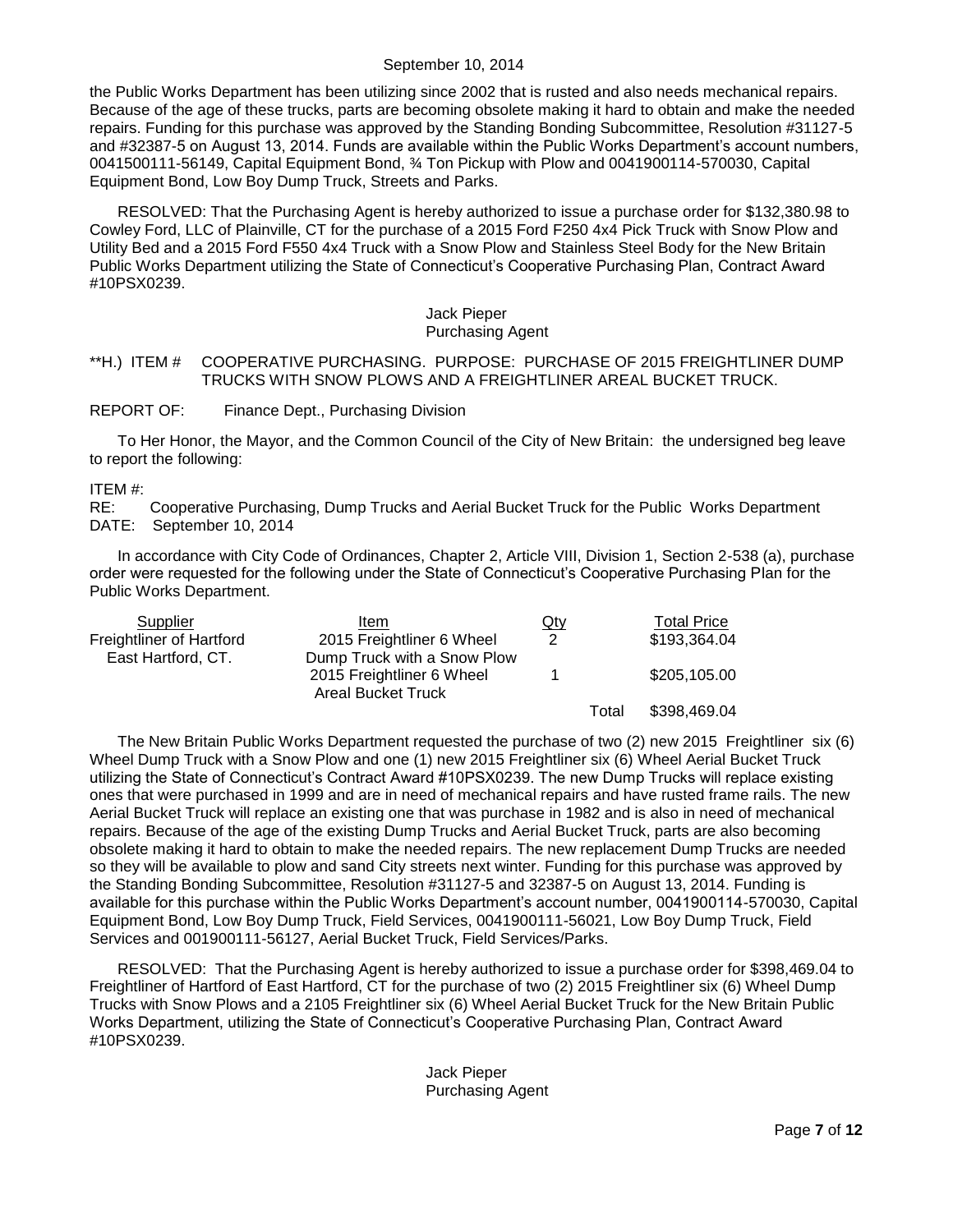### <span id="page-7-0"></span>\*\*I.) ITEM # COOPERATIVE PURCHASING. PURPOSE: PURCHASE OF TORO GROUNDSMASTER COMMERCIAL MOWERS FOR THE PUBLIC WORKS DEPARTMENT.

### REPORT OF: Finance Dept., Purchasing Division

To Her Honor, the Mayor, and the Common Council of the City of New Britain: the undersigned beg leave to report the following:

### ITEM #:

RE: Cooperative Purchasing, New Commercial Mowers for the Public Works Department DATE: September 10, 2014

In accordance with City Code of Ordinances, Chapter 2, Article VIII, Division 1, Section 2-538 (a), a purchase order was requested for the following under the State of Connecticut's Cooperative Purchasing Plan for the Public Works Department.

| Supplier                         | Item                      | Quantity | Each/Price   |
|----------------------------------|---------------------------|----------|--------------|
| <b>Turf Products Corporation</b> | Toro Groundsmaster 5900   |          | \$83,106.35  |
| Enfield, CT.                     | Toro Groundsmaster 4100-D |          | \$61,061.25  |
|                                  |                           | Total    | \$144,167.60 |

The Public Works Department requested the purchase of two (2) new Toro Groundmaster Mowers utilizing the State of Connecticut's Contract Award #13PSX0321. The new Toro Groundmaster Mowers will replace existing commercial mowers that the Public Works Department has utilizing since 1999. The existing mowers are having mechanical problems. Because these mowers are old, parts are becoming obsolete and no longer available causing the mowers to become un-repairable. Funding for this purchase was approved by the Standing Bonding Subcommittee, Resolution #31127-5 on August 13, 2014. Funds are available within the Public Works Department's account number, 0041500111-56044, Capital Equipment Bond, Mowing Equipment for Public Works.

RESOLVED: That the Purchasing Agent is hereby authorized to issue a purchase order for \$144,167.60 to Turf Products Corporation of Enfield, CT for the purchase of a new Toro Groundsmaster 5900 and a new Toro Groundsmaster 4100-D for the Public Works Department utilizing the State of Connecticut's Cooperative Purchasing Plan, Contract Award #13PSX0321.

# Jack Pieper

### Purchasing Agent

- <span id="page-7-1"></span>\*\*J.) ITEM # COOPERATIVE PURCHASING. PURPOSE: PURCHASE OF HUSTLER "0" TURN SUPER Z MOWERS FOR THE PUBLIC WORKS DEPARTMENT, PARKS AND RECREATION DIVISION, FAIRVIEW CEMETERY.
- REPORT OF: Finance Dept., Purchasing Division

To Her Honor, the Mayor, and the Common Council of the City of New Britain: the undersigned beg leave to report the following:

ITEM #:

RE: Cooperative Purchasing, New Commercial Mowers, for the Public Works Department, Parks and Recreation Division, Fairview Cemetery

DATE: September 10, 2014

In accordance with City Code of Ordinances, Chapter 2, Article VIII, Division 1, Section 2-538 (a), a purchase order was requested for the following under the State of Connecticut's Cooperative Purchasing Plan for the Public Works Department, Parks and Recreation Division, Fairview Cemetery.

| Supplier                                | <u>Item</u>                       | <b>Quantity</b> | Each/Price  |
|-----------------------------------------|-----------------------------------|-----------------|-------------|
| Bacher Corporation<br>East Windsor, CT. | Hustler "0" Turn<br>Super Z Mower |                 | \$11,511.05 |
|                                         |                                   | Total           | \$23,022.10 |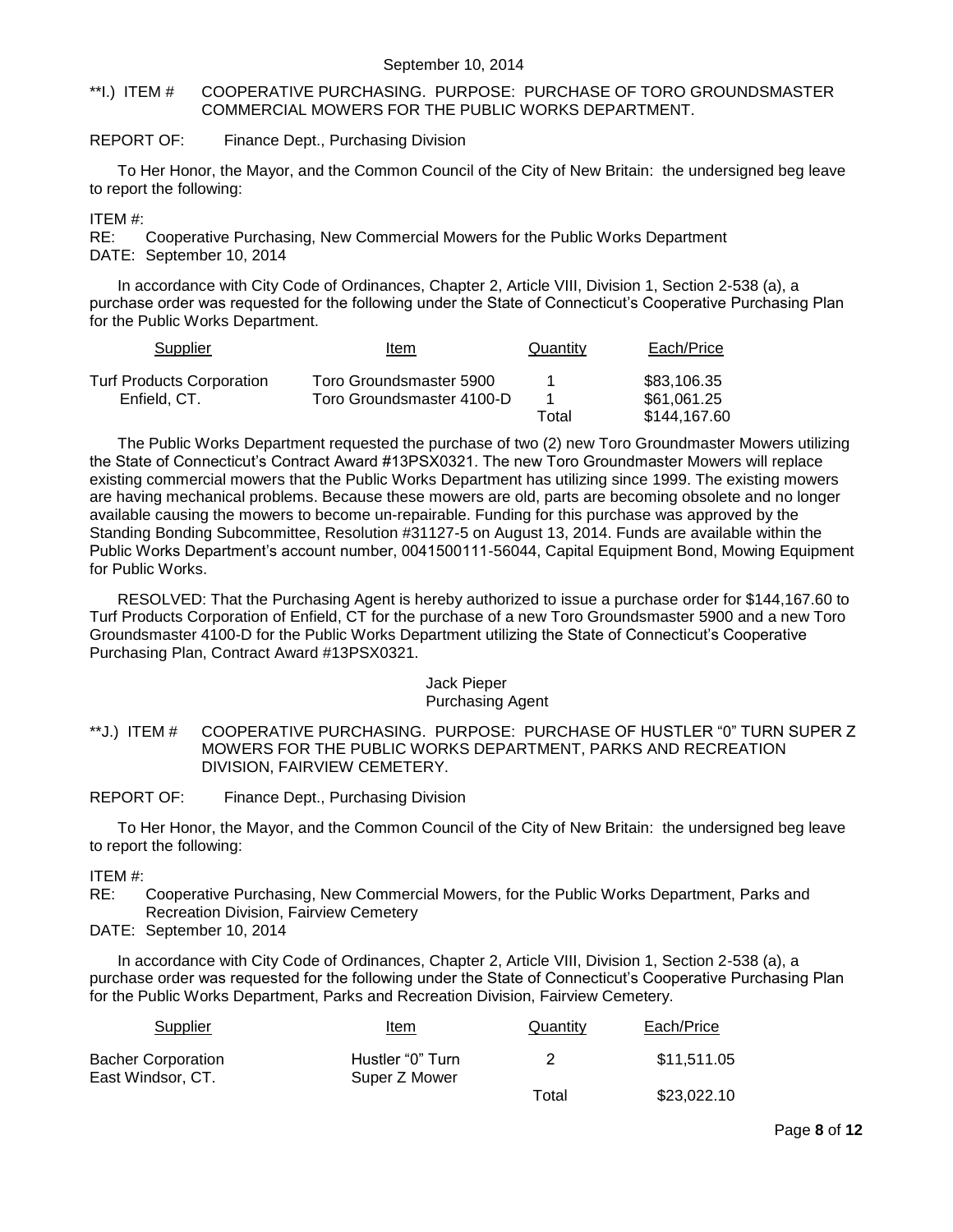The Public Works Department requested the purchase of a two (2) new Hustler "0" Turn Super Z Mower utilizing the State of Connecticut's Contract Award #13PSX0321. The new Hustler "0" Turn Super Z Mowers will replace existing commercial mowers that the Fairview Cemetery has utilizing since 2000. The existing mowers have motor problems and bad hydraulic pumps that are inoperative and cannot be repaired or replaced. Because these existing mowers are old, the motor parts and hydraulic pumps have becoming obsolete and are no longer available causing the mowers to become un-repairable. Funding for this purchase was approved by the Standing Bonding Subcommittee, Resolution #31127-5 on August 13, 2014. Funds are available within the Public Works Department's account number, 0041500111-56044, Capital Equipment Bond, Mowing Equipment for Public Works.

RESOLVED: That the Purchasing Agent is hereby authorized to issue a purchase order for \$23,022.10 to Bacher Corporation of East Windsor, CT for the purchase of tow (2) new Hustler "0" Turn Super Z Mowers for the Public Works Department, Parks and Recreation Division, Fairview Cemetery, utilizing the State of Connecticut's Cooperative Purchasing Plan, Contract Award #13PSX0321.

> Jack Pieper Purchasing Agent

### <span id="page-8-0"></span>\*\*K.) ITEM # COOPERATIVE PURCHASING. PURPOSE: PURCHASE OF KUBOTA FOUR WHEEL DRIVE TRACTOR WITH MOWER AND SNOW BLOWER FOR THE PUBLIC WORKS DEPARTMENT, PROPERTY MANAGEMENT DIVISION.

REPORT OF: Finance Dept., Purchasing Division

To Her Honor, the Mayor, and the Common Council of the City of New Britain: the undersigned beg leave to report the following:

### ITEM #:

RE: Cooperative Purchasing, New Four (4) Wheel Drive Tractor, for the Public Works Department, Property Management Division

DATE: September 10, 2014

In accordance with City Code of Ordinances, Chapter 2, Article VIII, Division 1, Section 2-538 (a), a purchase order was requested for the following under the State of Connecticut's Cooperative Purchasing Plan for the Public Works Department, Property Management Division.

| Supplier                                     | Quantity | Item                                              | Price       |
|----------------------------------------------|----------|---------------------------------------------------|-------------|
| <b>Ruwet-Sibley Equipment</b><br>Corporation |          | Kubota 4 Wheel Drive<br><b>Tractor with Mower</b> | \$30,745.52 |
| New Milford, CT.                             |          | and Snow Blower                                   |             |

The Public Works Department, Property Management Division, requested the purchase of a new Kubota four (4) Wheel Drive Tractor with Mower and Snow Blower utilizing the State of Connecticut's Contract Award, #13PSX0321. The Tractor will be used to cut grass at City properties and remove snow from downtown sidewalks during the winter season. The new Tractor's Snow Blower will have rubber cutting edges so it will not damage the newly installed Downtown Street Scape pavement and sidewalk bricks when removing snow. Funding for this purchase was approved by the Standing Bonding Subcommittee, Resolution #31127-5 on August 13, 2014. Funds are available within the Public Works Department's account number, 0041500111- 56120, Capital Equipment Bond, Snow Removal Equipment, Field Services/Property Management.

RESOLVED: That the Purchasing Agent is hereby authorized to issue a purchase order for \$30,745.52 to Rutwet-Sibley Equipment Corporation of New Milford, CT for the purchase of a Kubota four (4) Wheel Drive Tractor with Mower and Snow Blower for the Public Works Department, Property Management Division, utilizing the State of Connecticut's Cooperative Purchasing Plan, Contract Award #13PSX0321.

> Jack Pieper Purchasing Agent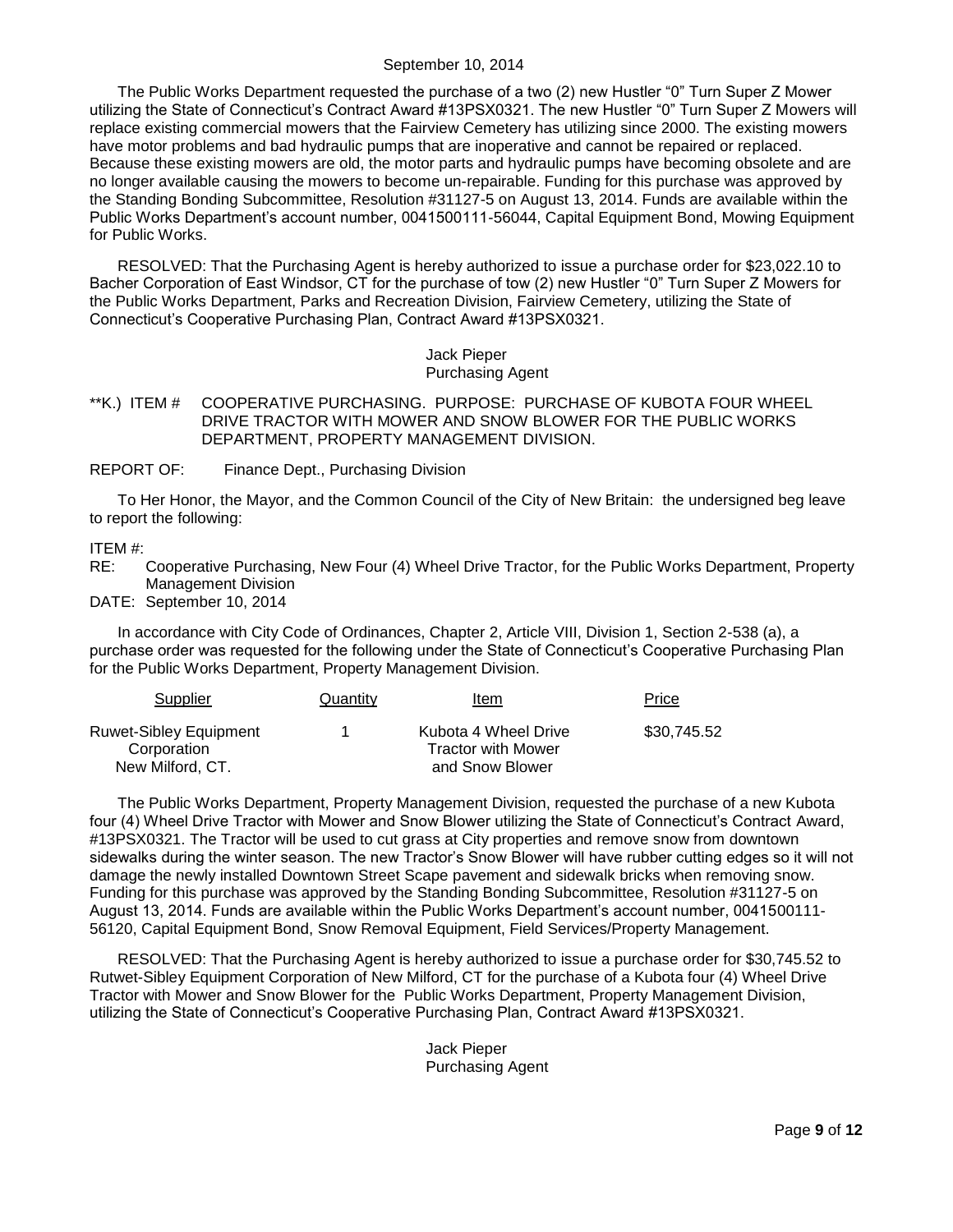<span id="page-9-0"></span>\*\*L.) ITEM # COOPERATIVE PURCHASING. PURPOSE: PURCHASE OF FOUR TORO POWER MAX SNOW BLOWERS AND FOUR TORO POWER CLEAR SNOW BLOWERS FOR THE PUBLIC WORKS DEPARTMENT.

## REPORT OF: Finance Dept., Purchasing Division

To Her Honor, the Mayor, and the Common Council of the City of New Britain: the undersigned beg leave to report the following:

#### ITEM #:

RE: Cooperative Purchasing, New Commercial Snow Blowers for the Public Works Department DATE: September 10, 2014

In accordance with City Code of Ordinances, Chapter 2, Article VIII, Division 1, Section 2-538 (a), a purchase order was requested for the following under the State of Connecticut's Cooperative Purchasing Plan for the Public Works Department.

| Supplier                             | Item                               | Qtv | Unit Price | <b>Total Price</b> |
|--------------------------------------|------------------------------------|-----|------------|--------------------|
| Schmidt's & Serafine's<br>True Value | <b>Toro Power Max</b><br>HD/1028   | 4   | \$1.519.22 | \$6,079.97         |
| Waterbury, CT.                       | <b>Toro Power Clear</b><br>721 R-C | 4   | \$537.99   | \$2,111.96         |
|                                      |                                    |     | Total      | \$8,191,93         |

The Public Works Department requested the purchase of four (4) Toro Power Max and four (4) Toro Power Clear Snow Blowers utilizing the State of Connecticut's Contract Award #13PSX0321. The new Toro Snow Blowers will replace existing Snow Blowers that the Public Works Department has utilizing since 1999 and 2000. The existing Snow Blowers are rusted and having mechanical problems. Because these Snow Blowers are old, parts are becoming obsolete and no longer available causing the Snow Blowers to become un-repairable. Funding for this purchase was approved by the Standing Bonding Subcommittee, Resolution #31127-5 on August 13, 2014. Funds are available within the Public Works Department's account number, 0041500111- 56120, Capital Equipment Bond, Snow Removal Equipment, Field Services/Property Management.

RESOLVED: That the Purchasing Agent is hereby authorized to issue a purchase order for \$8,191.93 to Schmidt's & Serafine's True Value of Waterbury, CT for the purchase of four (4) new Toro Power Max HD/1028 and four (4) new Toro Power Clear 721 R-c Snow Blowers for the Public Works Department utilizing the State of Connecticut's Cooperative Purchasing Plan, Contract Award #13PSX0321.

> Jack Pieper Purchasing Agent

## **NEW RESOLUTIONS**

<span id="page-9-1"></span>1.) ITEM # PROFESSIONAL SERVICES. PURPOSE: AUTHORIZATION TO NEGOTIATE FINAL SCOPE AND FEE AND ENTER INTO AGREEMENT WITH FUSS & O'NEILL TO PROVIDE DESIGN SERVICES FOR THE DOWNTOWN STREETSCAPE IMPROVEMENTS PHASE IV AND V PROJECTS. C. CARLOZZI, JR., E. MAGNUSZEWSKI, D. NAPLES, E. SANCHEZ

Item# RE: Professional Services from Fuss and O'Neill for the Design of the Downtown Streetscape Improvements Phase IV & V Projects

To Her Honor, the Mayor, and the Common Council of the City of New Britain: the undersigned beg leave to recommend the adoption of the following:

WHEREAS, The City of New Britain Public Works Department has prepared a Complete Street Livability and Downtown Master Plan which will be used to help the City convey its vision for the downtown as well as identify and prioritize projects that will bring this vision to reality;

WHEREAS, Phase I of the Downtown Streetscape Enhancement projects was completed with the new Police Station. Phase II, which includes the southerly and northerly sections of Main Street and a portion of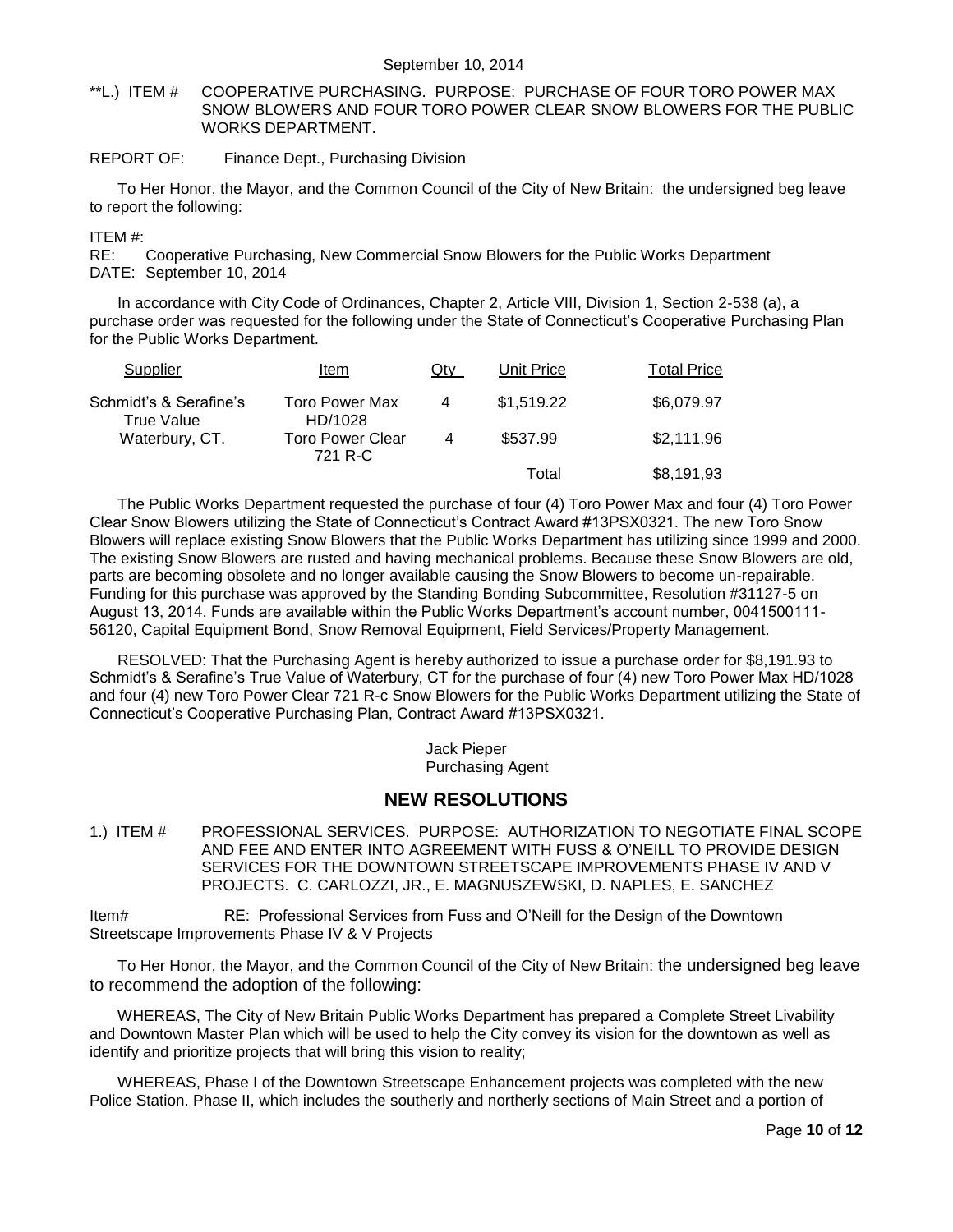Chestnut Street, was substantially completed this year and Phase III, which includes the redesign of Central Park and will extend the streetscape improvements on Main Street northerly to Columbus Boulevard and along West Main Street to High Street, will begin construction in the spring of 2015;

WHEREAS, the City of New Britain has received a Local Road Accident Reduction Program (LRARP) grant for \$3.2M, including a 10% City match, from the Connecticut Department of Transportation for improvements to Columbus Boulevard and Bank Street known as the Downtown Streetscape Improvements Phase IV project;

WHEREAS, the City of New Britain has received a Bus Livability Grant for \$2.0M, including a 20% City match, from the FTA for improving the Main Street overpass of the Route 72 superstructure, known as the Downtown Streetscape Improvements Phase V project;

WHEREAS, the City of New Britain has also received a DECD Financial Assistance Grant for \$500,000 to be used in part for the Design of these projects;

WHEREAS, through a qualifications based selection process under Public Bids 3795 and 3796, the City of New Britain Public Works Department, working with the Department of Municipal Development and the Downtown District Commission, determined Fuss and O'Neill to be the most qualified consultant to perform design services for both the Downtown Streetscape Improvements Phase IV and Phase V projects;

WHEREAS, the final scope and fee will need to be negotiated prior to entering into agreement with Fuss and O'Neill and the Purchasing Agent will report to the Common Council the final negotiated fee for which funding is available in the Public Works Streetscape Improvement Bond Account Number 0083238401-5331;

THEREFORE BE IT RESOLVED, that the Common Council authorizes the Mayor to negotiate a scope and fee and enter into agreement with Fuss and O'Neill and the Purchasing Agent to issue a purchase order to Fuss and O'Neill for the Design of the Downtown Streetscape Improvements Phase IV and Phase V projects.

> Alderman Carlo Carlozzi, Jr. Alderwoman Eva Magnuszewski Alderman Don Naples Alderman Emmanuel Sanchez

<span id="page-10-0"></span>2.) ITEM # ELECTRONIC RECYCLING. PURPOSE: ECOVANTA TO ENTER INTO AGREEMENT WITH THE CITY TO ASSUME RESPONSIBILITY FOR COLLECTION AND RECYCLING OF ELECTRONIC WASTE AT THE RECYCLING CENTER. C. CARLOZZI, JR. E. MAGNUSZEWSKI, D. NAPLES, E. SANCHEZ

Item # RE: Electronic Recycling

To Her Honor, the Mayor, and the Common Council of the City of New Britain: the undersigned beg leave to recommend the adoption of the following:

Whereas, Pursuant to the CT electronics recycling law (Sections 22a-629 through 22a-640 of the CT General Statutes) and the CTDEEP regulations promulgated thereunder (collectively, the "State-E-Recycling program"), the City is required to provide for the recycling of discarded CEDs generated by households within its boundaries;

Whereas, Resolution # 30639, May 2009, authorized the city to enter into an agreement with Green Monster of West Hartford to recycle the electronics recycling at no charge to the City;

Whereas, ECOvanta is a Connecticut DEEP approved Certified Electronics Recycler and has agreed to enter into an agreement with the City to assume responsibility for recycling the e-waste collected at the recycling center at no charge to the City;

Whereas, ECOvanta will pay the City of New Britain \$0.015/lb for all recycled e-waste;

Whereas, ECOvanta will collect, recycle and provide a certificate of destruction for all e-waste collected;

Whereas, ECOvanta will include the collection and disposal of fluorescent bulbs at no charge to the City;